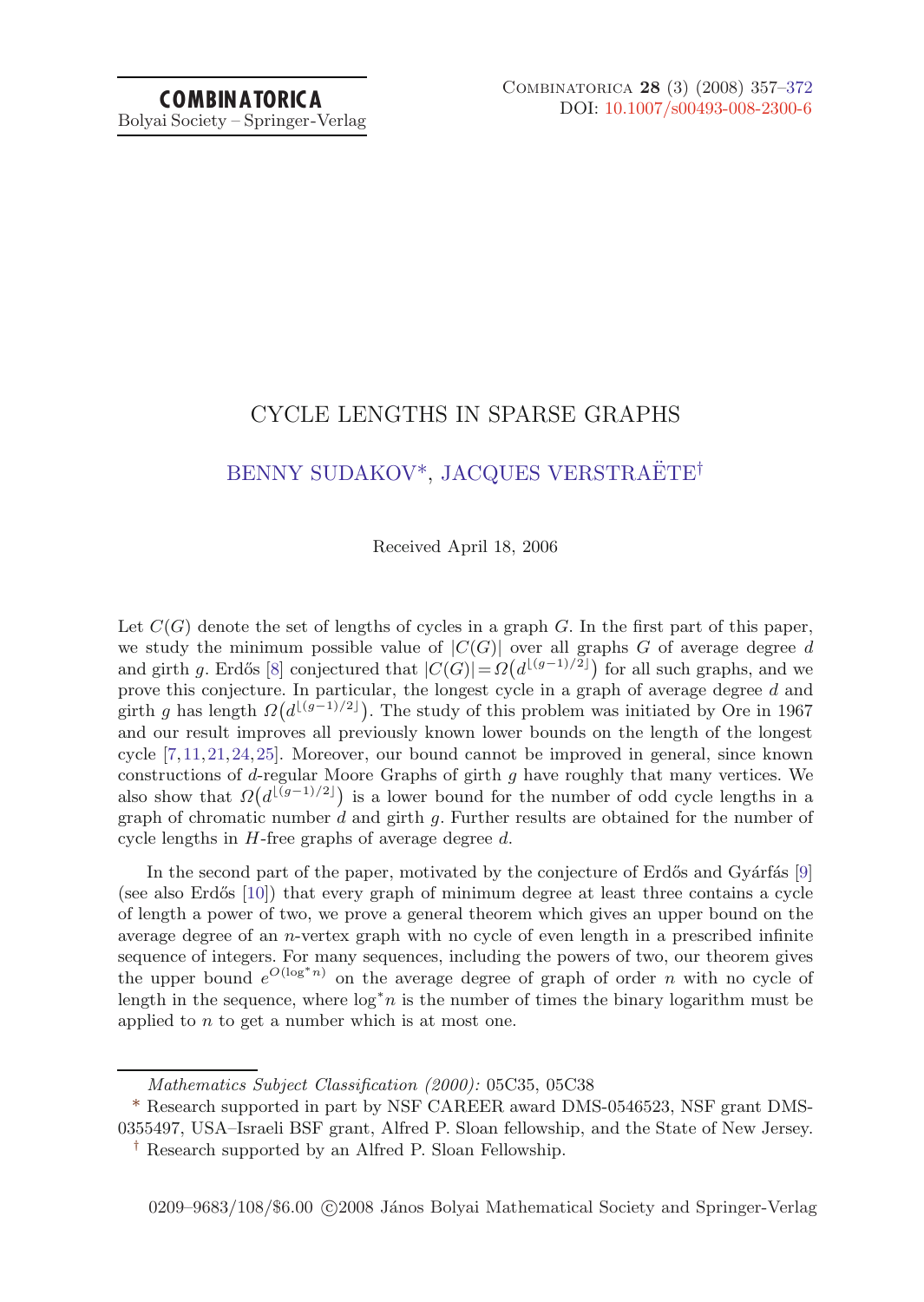#### **1. Introduction**

For a graph G, let  $C(G)$  denote the set of integers whose elements are lengths of cycles in G. The study of cycles in graphs has long been fundamental, and many questions about properties of graphs that guarantee some particular range of cycle length have been considered. The central goal in this paper is to obtain lower bound on  $|C(G)|$  when G is a graph of average degree d and girth  $g$ , or  $G$  is an  $H$ -free graph, and to determine which integers are guaranteed to appear in  $C(G)$  under density conditions on G.

In the case of dense graphs, there are many results which determine when  $C(G)$  is an interval, or almost an interval. One of the first results in this direction was obtained by Bondy  $[5]$ , who proved that for every *n*-vertex graph G of minimum degree larger than  $\frac{n}{2}$ ,  $C(G) = \{3, 4, ..., n\}$ . Once the minimum degree of a graph is allowed to pass below  $\frac{n}{2}$ , we can no longer guarantee any odd cycles, as the graph may be bipartite. Also, one cannot guarantee a hamiltonian cycle, (equivalently,  $n \in C(G)$ ). In this situation, the natural question is to ask when  $C(G)$  contains all even integers up to  $2\ell$ , where  $2\ell$  is the length of a longest even cycle of G. Bollobás and Thomason [[4](#page-14-0)] showed that this is the case if G has order n and size at least  $\lfloor \frac{n^2}{4} \rfloor - n + 59$ . The best result on this problem is by Gould, Haxell, and Scott [\[13](#page-14-0)], who proved that if an *n*-vertex graph G has minimum degree at least  $cn$ , where  $c>0$  is a constant, then  $C(G)$  contains all even integers up to  $2\ell-K$  for some constant  $K$  depending only on  $c$ . It is conjectured that for some constant  $c>0$ , every hamiltonian n by n bipartite graph of minimum degree at least  $c\sqrt{n}$  contains cycles of all even lengths in  $\{4,6,8,\ldots,2n\}$ . All of the above mentioned results are for dense graphs – graphs whose average degree is linear in the order of the graph. In this paper, we are interested in studying  $C(G)$  for sparse graphs.

Since *n*-vertex graphs of average degree d may have girth at least  $\log_{d-1} n$ , it is clear that for sparse graphs one cannot hope to state that  $C(G)$  contains any integer from a finite set. Erdős and Hajnal [\[9\]](#page-14-0) conjectured

$$
\sum_{\ell \in C(G)} \frac{1}{\ell} = \Omega(\log d)
$$

whenever G has average degree d. (Here and throughout the paper the notation  $a_d = \Omega(b_d)$  means that there is an absolute constant C such that  $a_d \geq C b_d$  when  $d \to \infty$ .) This conjecture was proved by Gyárfás, Komlós and Szemerédi  $[15]$  $[15]$  $[15]$ . Their result shows that if a graph does not have too many short cycles, then it must have many long cycles. However, it appears to be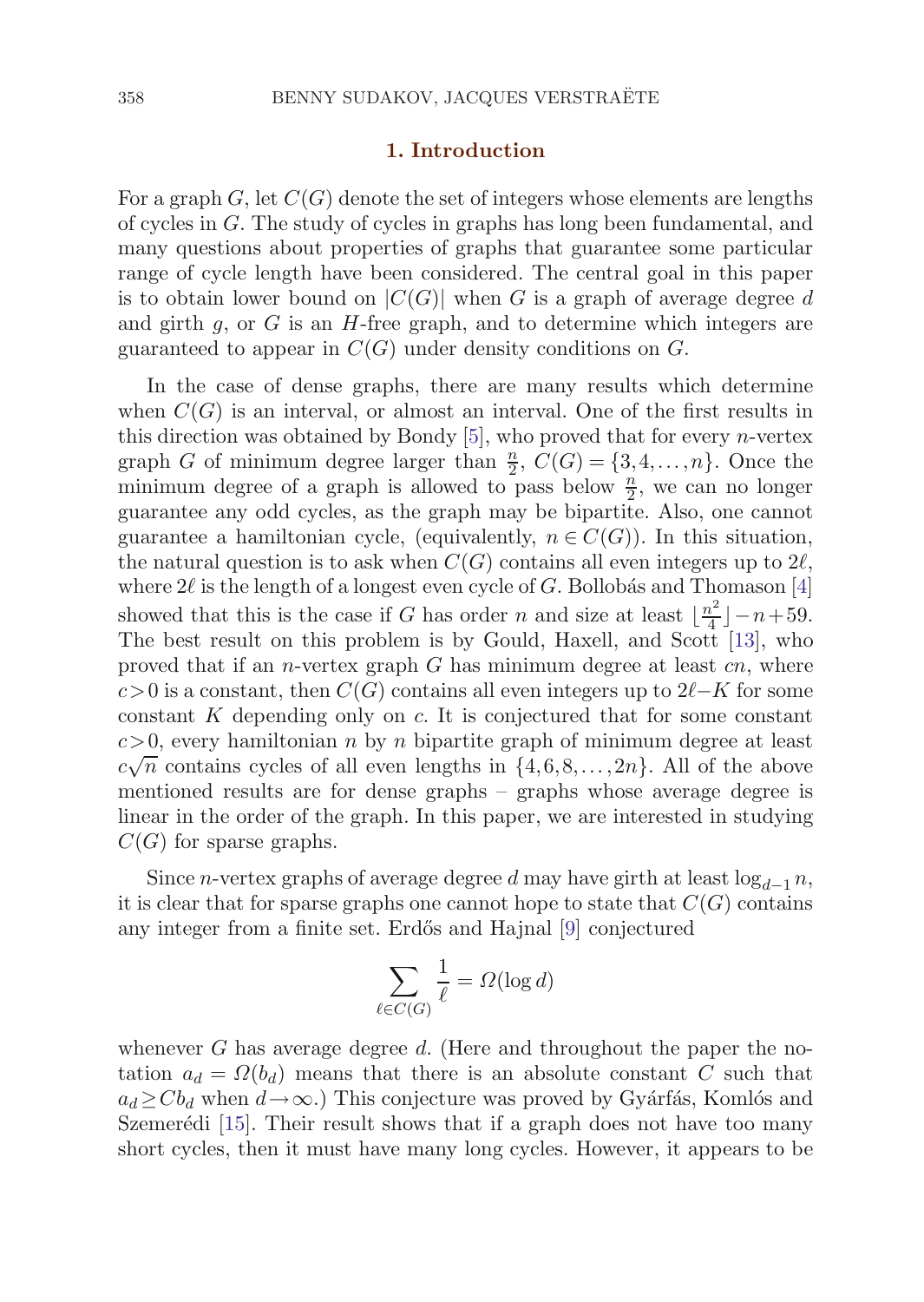<span id="page-2-0"></span>very difficult to pass from such statement to statements about the size or arithmetic structure of  $C(G)$ .

## **1.1. Cycles in graphs of large girth**

The first problem we study is to determine the size of  $C(G)$  for graphs of given average degree and girth (the *girth* of  $G$  is the length of the shortest cycle in  $G$ ). The length of a longest cycle in a graph of girth g was first studied by Ore  $[21]$  $[21]$ . For graphs of girth at most four and average degree d, it is straightforward to prove that the longest cycle has length at least  $d+1$ if the girth is three, and at least  $2d$  if the girth is four, and the proofs of these facts show  $|C(G)| \geq d-1$ , with equality for  $K_{d+1}$  and  $K_{d,d}$ . Erdős [[8](#page-14-0)] conjectured that  $|C(G)| = \Omega(d^{\lfloor (g-1)/2 \rfloor})$  whenever G has average degree d and girth g. This was proved for  $g = 5$  by Erdős, Faudree, Rousseau and Schelp [\[11\]](#page-14-0). They also show that  $|C(G)| = \Omega(d^{5/2})$  for  $q = 7$ ,  $|C(G)| > \Omega(d^3)$ for  $g=9$  and  $|C(G)|=Q(d^{g/8})$  in general. For comparison, Erdős' conjecture is  $|C(G)| = \Omega(d^3)$  for  $q = 7$  and  $|C(G)| = \Omega(d^4)$  for  $q = 9$ . In [Section 2,](#page-5-0) we will give a short proof of Erdős' conjecture. In fact, we obtain the following stronger theorem.

**Theorem 1.1.** *Let* G *be a graph of average degree* d *and girth* g*. Then*  $C(G)$  contains  $\Omega(d^{\lfloor (g-1)/2 \rfloor})$  consecutive even integers.

The study of the length of a longest cycle in graphs of girth g and average or minimum degree d was initiated by Ore [\[21](#page-14-0)] in 1967 and attracted attention of a number of researchers [\[7,11,24](#page-14-0),[25](#page-14-0)] since then. Our lower bound on  $|C(G)|$  improves all of these results, and it best possible up to constant factors: to see why Theorem 1.1 cannot be improved, recall that the Moore *Bound* for a graph  $G$  of minimum degree  $d$  and girth  $q$  states

$$
|V(G)| \ge \begin{cases} 1 + d + d(d-1) + \dots + d(d-1)^{\lfloor \frac{g-1}{2} \rfloor - 1} & \text{if } g \text{ is odd;} \\ 2\left(1 + (d-1) + (d-1)^2 + \dots + (d-1)^{\lfloor \frac{g-1}{2} \rfloor}\right) & \text{if } g \text{ is even.} \end{cases}
$$

Up to the constant factor, it is known that this bound is tight for infinitely many values of d whenever  $q \leq 8$  or  $q=12$  and it is also believed that for all other values of g there are graph with girth g and order  $O(d^{\lfloor (g-1)/2 \rfloor})$ . So it is evident that  $|C(G)| = O(d^{\lfloor (g-1)/2 \rfloor})$  for such graphs. A related problem is to determine the number of odd integers in  $C(G)$  when G has large chro-matic number and girth. For example, Gyárfás [[14](#page-14-0)] proved that a graph of chromatic number at least  $2d+1$  contains cycles of d distinct odd lengths, and equality holds only for graphs all of whose blocks are complete graphs.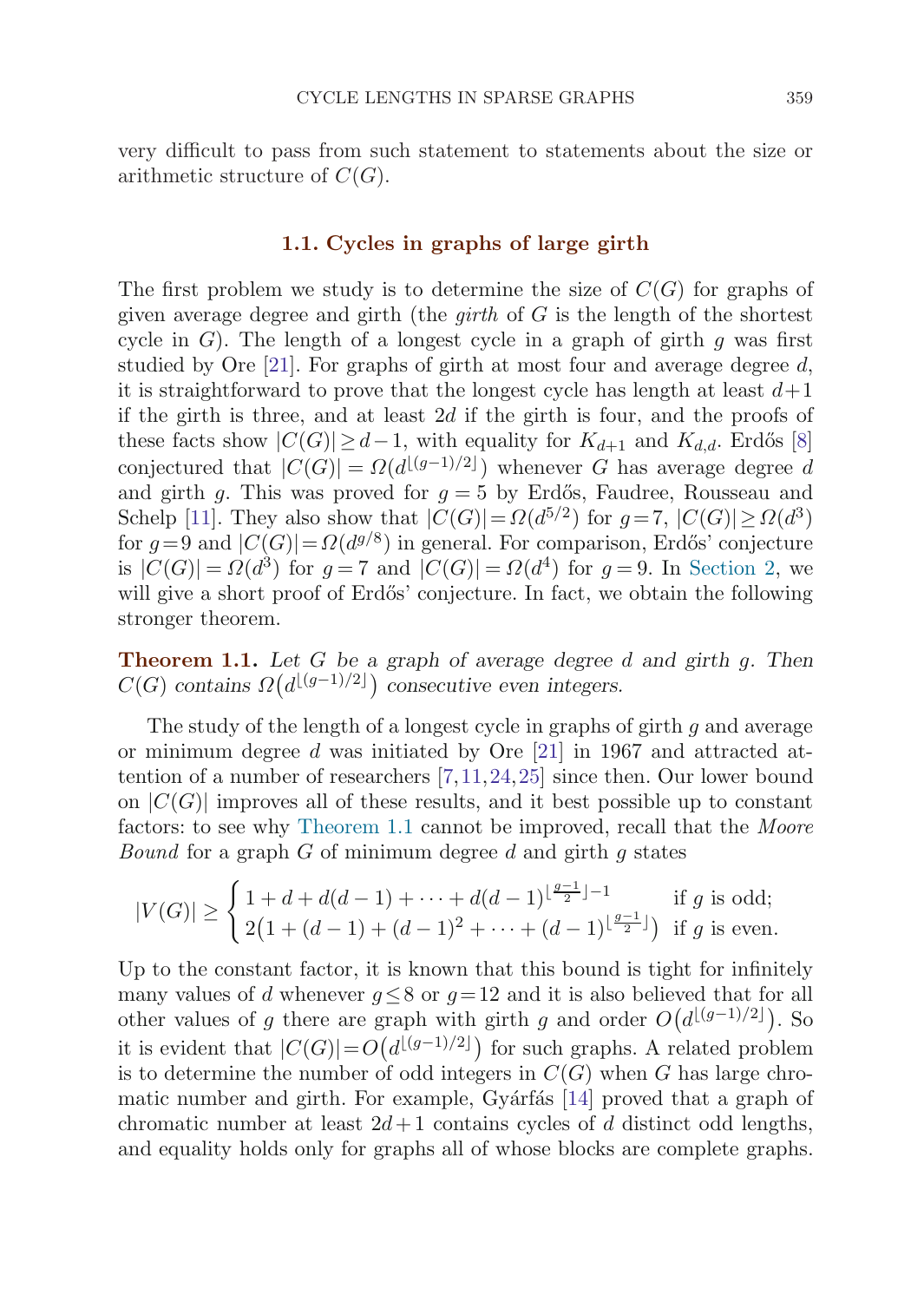<span id="page-3-0"></span>Using similar techniques as in the proof of [Theorem 1.1](#page-2-0) we can generalize the result of Gyárfás as follows: if G is a graph of chromatic number  $d$  and girth g, then  $C(G)$  contains  $\Omega(d^{\lfloor (g-1)/2 \rfloor})$  consecutive integers.

# **1.2. Cycles in** *H***-free graphs**

A graph is  $H$ -free if it contains no subgraph isomorphic to  $H$ . We consider the following generalization of [Theorem 1.1](#page-2-0) in [Section 3.](#page-9-0) Given a bipartite graph H, determine a lower bound for  $|C(G)|$  when G is an H-free graph of average degree d. Specifically, we consider r-half-bounded bipartite graphs. A bipartite graph is r-half-bounded if the degrees of all the vertices in one color class are at most  $r$ . An example of such graph is a complete bipartite graph  $K_{r,s}$  with parts of size  $r \leq s$ . Using recent estimates on Turán numbers for r-half-bounded graphs due to Alon, Krivelevich and Sudakov [\[1\]](#page-13-0), we prove the following result.

**Theorem 1.2.** *Let* H *be a fixed bipartite graph containing a cycle and let* G *be an* H*-free graph of average degree* d*. Then there exists a constant*  $t > 1$  depending on H such that  $C(G)$  contains  $\Omega(d^{t/(t-1)})$  consecutive even *integers.* Furthermore, we can take  $t=r$  *if* H *is* r-half-bounded, and  $t=1+\frac{1}{k-1}$ *if* H *is a* 2k*-cycle.*

Notice that when  $H$  is a 2k-cycle, this result generalizes our [Theorem 1.1](#page-2-0) from graphs of girth  $2k+1$  or  $2k+2$  to graphs with no  $2k$ -cycle. The estimate for r-half-bounded graphs in Theorem 1.2 is tight for every value of  $r \geq 2$ . Indeed, by the construction of projective norm graphs in [[2](#page-13-0)] (modifying that in [[16](#page-14-0)]) for every fixed  $s \ge (r-1)!+1$  there are graphs of order  $O(d^{r/(r-1)})$ and average degree d which do not contain copy of  $K_{r,s}$ .

# **1.3. Arithmetic structure of**  $C(G)$

In the second part of the paper, we discuss the arithmetic structure of  $C(G)$ for sparse graphs. The type of question we would like to answer is: what is the smallest  $d$  such that every graph of average degree at least  $d$  has a cycle of length equal to a square, or a power of two, or twice a prime? Our main theorem is motivated by the conjecture of Erdős and Gyárfás [\[9\]](#page-14-0), stating that every graph of minimum degree at least three contains a cycle of length a power of two, and by the questions posed by Erdős (see page 228 of [\[10\]](#page-14-0)). Throughout this section, for a sequence  $(\sigma(i))_{i\geq 1}$  of integers, a  $\sigma$ -cycle is a cycle of length  $\sigma(i)$  for some  $i \geq 1$ . We write  $\pi < \sigma$  to denote that  $\pi$  is a subsequence of  $\sigma$ .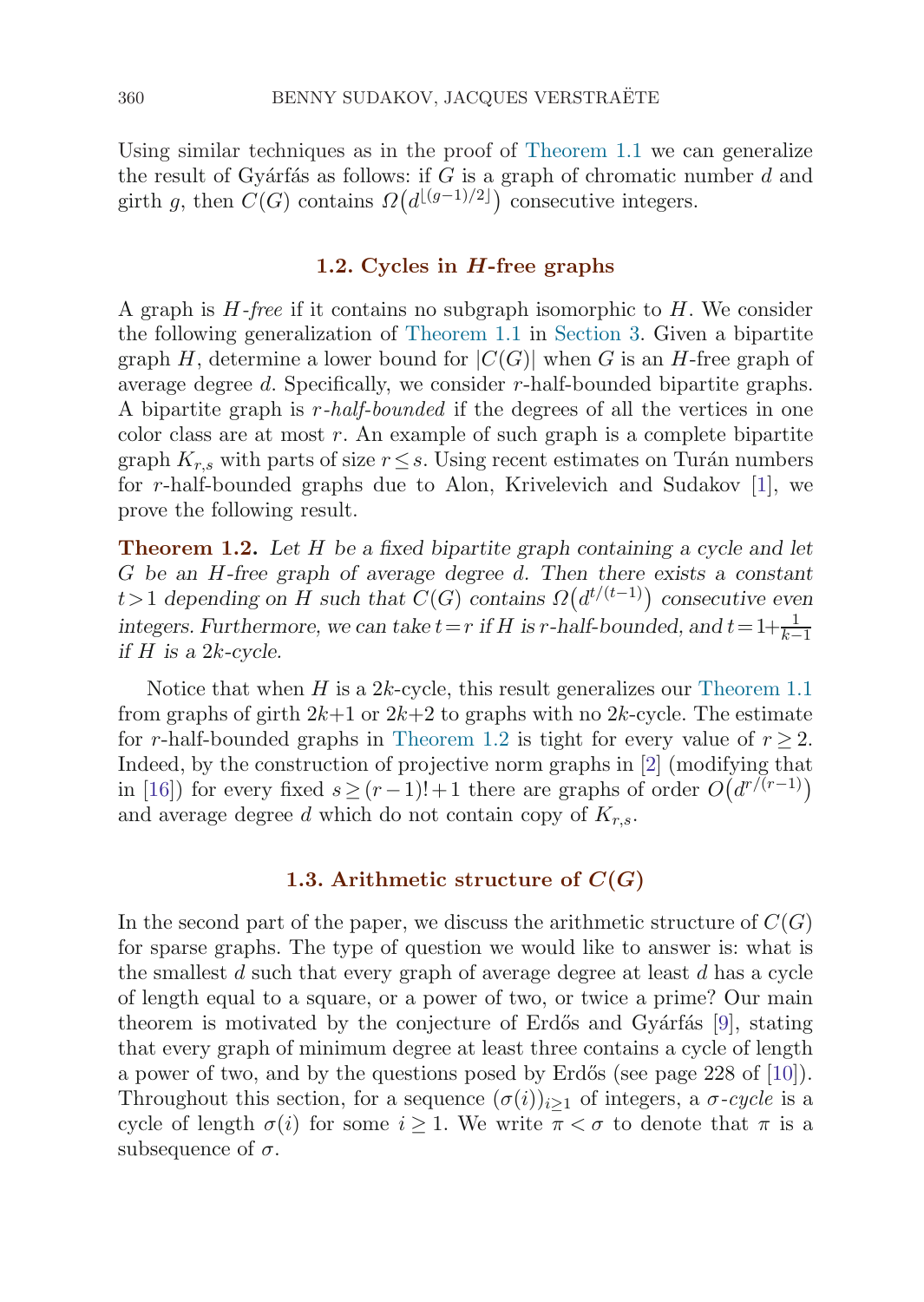<span id="page-4-0"></span>Perhaps the most natural starting point is to determine when  $C(G)$  contains an integer congruent to zero modulo a given integer  $k$ . The first result in this direction was proved by Bollobás  $[3]$ , who showed that if G has average degree at least  $\frac{2}{k}(k+1)^k$ , then G contains a cycle of length zero modulo k. The main result in [\[23](#page-14-0)] (see also Fan [\[12](#page-14-0)]) shows that if  $\sigma$  is any infinite increasing sequence of even integers such that  $|\sigma(j)-\sigma(j-1)|\leq k$  for all  $j \geq 2$ , then every graph of average degree at least 4k contains a  $\sigma$ -cycle. In this section, we are interested in extending this result to the case that  $|\sigma(j)-\sigma(j-1)|$  is not bounded. The theorem below gives an upper bound on the average degree of a graph containing no  $\sigma$ -cycles. In this theorem, all logarithms are natural logarithms.

**Theorem 1.3.** For any infinite increasing sequence  $\sigma$  of positive even in*tegers and for any n-vertex graph*  $G$ *, if*  $G$  *contains no*  $\sigma$ -cycle, then  $G$  has *average degree at most*

$$
\inf_{\substack{\pi < \sigma \\ r \ge 1}} \exp\left(6r + \sum_{i=1}^r \frac{2\log\Delta(i)}{\pi(i-1)} + \frac{2\log n}{\pi(r)}\right),
$$
\n
$$
\text{where } \pi(0) := 1, \ \Delta(1) := \pi(1), \text{ and } \Delta(i) = \max\{\sigma(j) - \sigma(j-1) : \sigma(j) \le \pi(i)\}
$$
\n
$$
\text{for } i \ge 2.
$$

To illustrate this statement consider the case when  $\sigma(i)=2^i$  for  $i \geq 1$ . Then we can take  $\pi$  to be the sequence of towers of twos, namely

 $\pi(1) = 2$   $\pi(2) = 2^2$   $\pi(3) = 2^{2^2}$   $\ldots$   $\pi(i) = 2^{2^{2}}$ 

so that  $\pi(i)=2^{\pi(i-1)}$ , and take  $r=\log^* n$ , where  $\log^* n=i$  whenever  $\pi(i-1)<$  $n \leq \pi(i)$ . Then Theorem 1.3 implies that every graph of order n with no cycle of length a power of two has average degree  $\exp(O(\log^* n))$ . In fact, the same bound holds for many sequences, such as twice primes, squares, and the tower sequence  $\pi$  defined above. We say that a sequence  $\sigma$  is exponentially bounded if there is an absolute constant  $C > 1$  such that  $\sigma(i) \leq C\sigma(i-1)$  for all  $i \geq 2$ .

**Corollary 1.4.** *Let* σ *denote an infinite increasing exponentially bounded sequence of positive even integers. Then any* n*-vertex graph with no* σ*-cycles has average degree*  $exp(O(log^*n))$ *.* 

This corollary will be proved in [Section 4.](#page-10-0) Also in [Section 4,](#page-10-0) we will construct sequences  $\sigma$  and *n*-vertex graphs with no  $\sigma$ -cycles whose average degrees have the same order of magnitude as the upper bound in Theorem 1.3,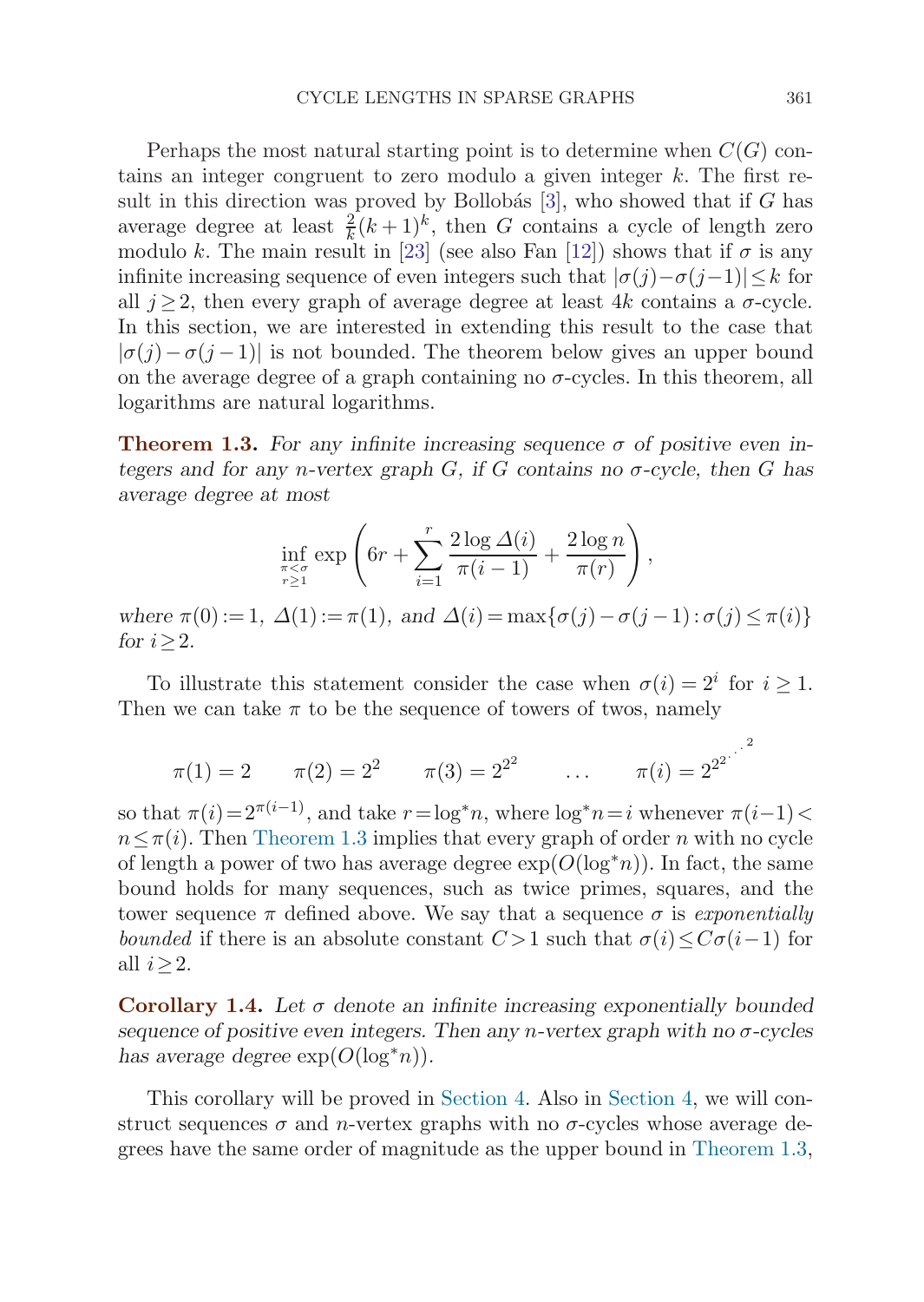<span id="page-5-0"></span>up to absolute constant factors in the exponent. However, these sequences are not exponentially bounded. It would be interesting to see if there are graphs with arbitrarily large average degree containing no  $\sigma$ -cycles, for some exponentially bounded sequence  $\sigma$  of positive even integers.

## **2. Cycles in graphs of large girth**

The (open) neighborhood of  $X\subset V(G)$  in a graph G is defined by

$$
\partial X = \{ y \in V(G) \backslash X \mid \exists x \in X : \{x, y\} \in E(G) \}.
$$

In words, this is the set of vertices not in  $X$  and adjacent to at least one vertex of X. The d-core of a graph  $G$ , when it exists, is the subgraph obtained by repeatedly deleting vertices of degree at most  $d-1$ . It is a well-known fact that if a graph has integer average degree  $2d$ , then it has a d-core. It is convenient to assume throughout that  $d$  is an integer. Our first lemma states that graphs of large average degree and girth expand on small sets.

**Lemma 2.1.** *Let* G *be a graph of girth* g *and minimum degree at least*  $6(d+1)$ *. Then, for every*  $X \subset V(G)$  *of size at most*  $\frac{1}{3}d^{\lfloor (g-1)/2 \rfloor}$ *,* 

$$
|\partial X| > 2|X|.
$$

**Proof.** Suppose  $|\partial X| \leq 2|X|$  for some  $X \subset V(G)$ . Let H be the subgraph of G spanned by the set  $Y = X \cup \partial X$ . Then  $|Y| \leq 3|X|$  and

$$
e(H) \ge \frac{1}{2} \sum_{x \in X} d(x) \ge 3(d+1)|X| \ge (d+1)|Y|.
$$

Thus H contains a subgraph  $\Gamma$  with minimum degree  $d+1$ . Applying the Moore Bound to  $\Gamma$ , we obtain:

$$
3|X| \ge |Y| \ge |V(\Gamma)| \ge 1 + (d+1) \sum_{i < \lfloor (g-1)/2 \rfloor} d^i > d^{\lfloor (g-1)/2 \rfloor}
$$

Ш

and therefore  $|X| > \frac{1}{3}d^{\lfloor (g-1)/2 \rfloor}$ , as required.

Using Lemma 2.1, we prove the conjecture of Erdős stating  $|C(G)| =$  $\Omega(d^{\lfloor (g-1)/2 \rfloor})$  when G has girth g and average degree d. A key ingredient of the proof is a lemma of Pósa  $[22]$  $[22]$  (see also  $[18]$  $[18]$ , Exercise 10.20) which says that if G is a graph and  $|\partial X|>2|X|$  for every  $X\subset V(G)$  of size at most m, then G contains a path of length  $3m$ .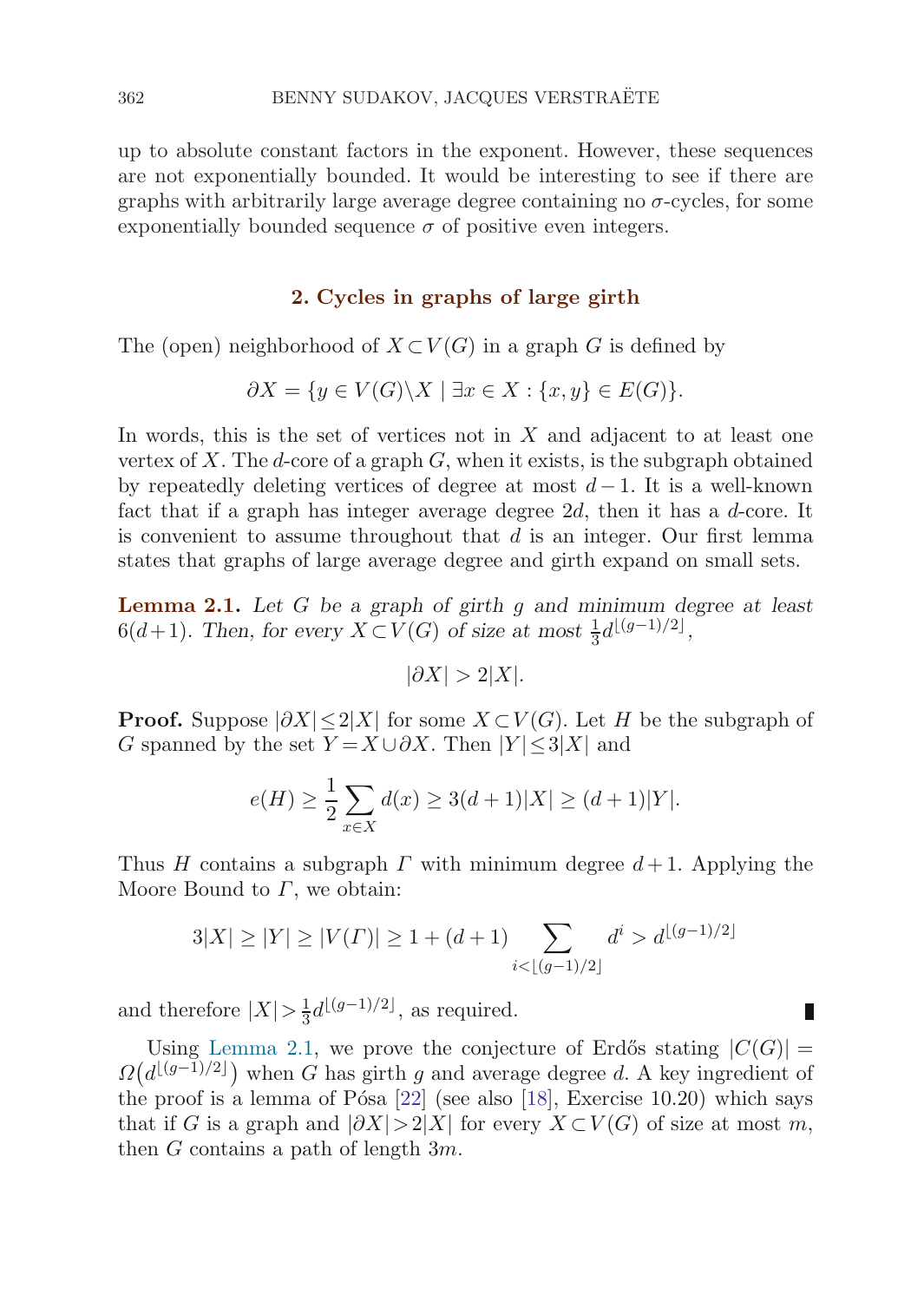<span id="page-6-0"></span>**Theorem 2.2.** For any graph G of girth q and average degree  $48(d+1)$ ,  $|C(G)| \geq \frac{1}{8} d^{\lfloor (g-1)/2 \rfloor}.$ 

**Proof.** Let H be a maximum bipartite subgraph of G, containing at least half of the edges of  $G$ . Then some connected component  $F$  of  $H$  has average degree at least  $24(d+1)$ . Let T be a breadth first search tree in F, and let  $L_i$  denote the set of vertices of T at distance i from the root of T. Since F is bipartite, no edge of F joins two vertices of  $L_i$ . Denote by  $e(L_i,L_{i+1})$  the number of edges of F with one endpoint in  $L_i$  and one endpoint in  $L_{i+1}$ . Then

$$
\sum_{i} e(L_i, L_{i+1}) = e(F) \ge 12(d+1)|V(F)| = 12(d+1)\sum_{i} |L_i|
$$
  
= 6(d+1)  $\sum_{i} (|L_i| + |L_{i+1}|).$ 

Thus, there is an index i such that the subgraph  $F_i \subset F$  induced by  $L_i \cup L_{i+1}$ has average degree at least  $12(d+1)$ . Then  $F_i$  contains a subgraph  $\Gamma$  with minimum degree 6(d + 1). By [Lemma 2.1](#page-5-0) we have that  $|\partial X| > 2|X|$  for every  $X \subset V(\Gamma)$  of size at most  $\frac{1}{3}d^{\lfloor (g-1)/2 \rfloor}$ . Hence  $\Gamma$  contains a path  $P$  of length  $d^{\lfloor (g-1)/2 \rfloor}$  by Pósa's Lemma. Let T' be a minimal subtree of T whose set of end vertices is exactly  $V(P) \cap L_i$ . The minimality of T' ensures that it branches at the root. Let A be the set of vertices in  $V(P) \cap L_i$  in one of these branches and let  $B = (V(P) \cap L_i) \setminus A$ . Then both A, B are nonempty and all paths from  $A$  to  $B$  through the root of  $T'$  have the same length, say 2h. We may assume that  $|B| \ge |A|$  and  $|B| \ge \frac{1}{4}|P|$ . Let a be an arbitrary vertex in A. Then there are at least  $\frac{1}{2}|B| \geq \frac{1}{8}|P|$  vertices of B on the same side of path from a. Hence there are subpaths of P from a to a vertex of B of at least  $\frac{1}{8}$ |P| different lengths. For any such path Q, there is a unique subpath R of T' through the root joining the endpoints of Q, so that  $Q \cup R$ is a cycle in G. Since all R have the same length 2h, we obtain  $\frac{1}{8}d^{\lfloor (g-1)/2 \rfloor}$ cycles of different lengths, and  $|C(G)| \geq \frac{1}{8} d^{\lfloor (g-1)/2 \rfloor}$ . П

#### **2.1. Proof of [Theorem 1.1](#page-2-0)**

To obtain [Theorem 1.1](#page-2-0), we will slightly modify the proof of Theorem 2.2. A  $\theta$ -graph is a graph consisting of three internally disjoint paths between two vertices. We observe the following lemma as a corollary of the proof of Theorem 2.2: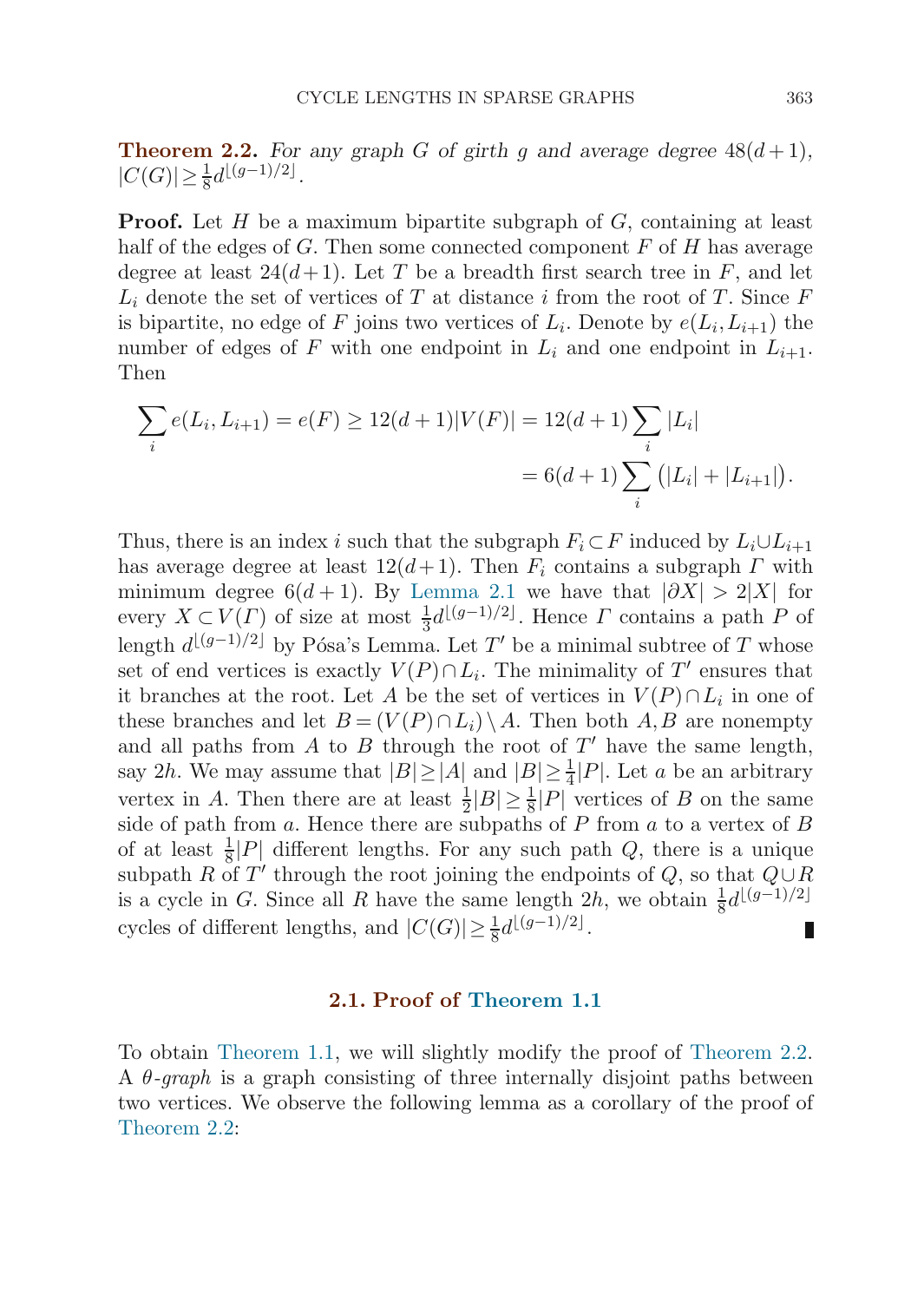<span id="page-7-0"></span>**Lemma 2.3.** Let G be a graph of average degree  $48(d+1)$  and girth g, *where*  $d^{\lfloor (g-1)/2 \rfloor} \geq 6$ *. Then* G contains a  $\theta$ -graph containing a cycle of length  $\int_{a}^{a} \text{ least } d^{[(g-1)/2]} + 2.$ 

**Proof.** Let the path P, tree T' and set  $L_i$  be defined as in the proof of [Theorem 2.2](#page-6-0). Since  $d^{\lfloor (g-1)/2 \rfloor} \geq 6$ , we have  $|V(P) \cap L_i| \geq 3$ . Let  $Q \subset P$ be a path of length at least  $|E(P)| - 2$  with endpoints in  $L_i$ . Then also  $|V(Q) \cap L_i| \geq 3$  and therefore Q has an interior vertex in  $L_i$ . If R is a path in  $T'$  joining the endpoints of Q, then  $Q \cup R$  is a cycle of length at least  $d^{\lfloor (g-1)/2 \rfloor}+2$ . Finally, for some path  $S \subset T'$  from the root of  $T'$  to an interior vertex of Q in  $L_i$ , the subgraph  $Q \cup R \cup S$  is the required  $\theta$ -graph. Ш

It is convenient to define an  $AB$ -path in a graph G to be a path with one endpoint in A and one endpoint in B, where  $A, B \subset V(G)$ . The following result of Bondy and Simonovits [\[6\]](#page-14-0) (see also [[23\]](#page-14-0)) will be used to prove [Theorem 1.1.](#page-2-0)

**Lemma 2.4.** Let Γ be a  $θ$ -graph and let  $(A, B)$  be a nontrivial partition *of*  $V(\Gamma)$ *. Then*  $\Gamma$  *contains*  $AB$ -paths of all lengths less than  $|V(\Gamma)|$  unless Γ *is bipartite with bipartition* (A,B)*.*

**Proof of [Theorem 1.1](#page-2-0).** Let G be a graph of average degree  $192(d+1)$ and girth  $g$  and let  $H$  be a maximum bipartite subgraph of  $G$ . Then some connected component F of H has average degree at least  $96(d+1)$ . Let T be a breadth-first search tree in  $F$ , and let  $L_i$  denote the set of vertices of  $T$  at distance i from the root. Then, for some i, the subgraph  $F_i$  of F induced by  $L_i \cup L_{i+1}$  has average degree at least 48(d+1). By Lemma 2.3,  $F_i$  contains a  $\theta$ -graph  $\Gamma$  containing a cycle of length at least  $d^{\lfloor (g-1)/2 \rfloor} + 2$ . Let  $T'$  be the minimal subtree of T whose set of end vertices is  $V(\Gamma) \cap L_i$ . Then there is a partition  $(A, B^*)$  of  $V(\Gamma) \cap L_i$  such that all  $AB^*$ -paths in T' go through the root and have the same length, say 2h. Let  $B = V(\Gamma) \backslash A$ . By Lemma 2.4, there exist AB-paths in  $\Gamma$  of all even lengths in  $\{1, 2, ..., d^{\lfloor (g-1)/2 \rfloor}+2\}$ . Since they have an even length, each such path is actually an  $AB^*$ -path, and the union of this path with the unique subpath of  $T'$  of length 2h joining its endpoints is a cycle. Therefore  $C(G)$  contains  $d^{\lfloor (g-1)/2 \rfloor}$  consecutive even integers, as required.

#### **2.2. Chromatic number and cycle lengths**

Using the above methods, we prove that in a graph  $G$  of large chromatic number and girth,  $C(G)$  contains long interval of consecutive integers. We only sketch the details, as they resemble the proof of [Theorem 1.1.](#page-2-0) First we require two simple lemmas.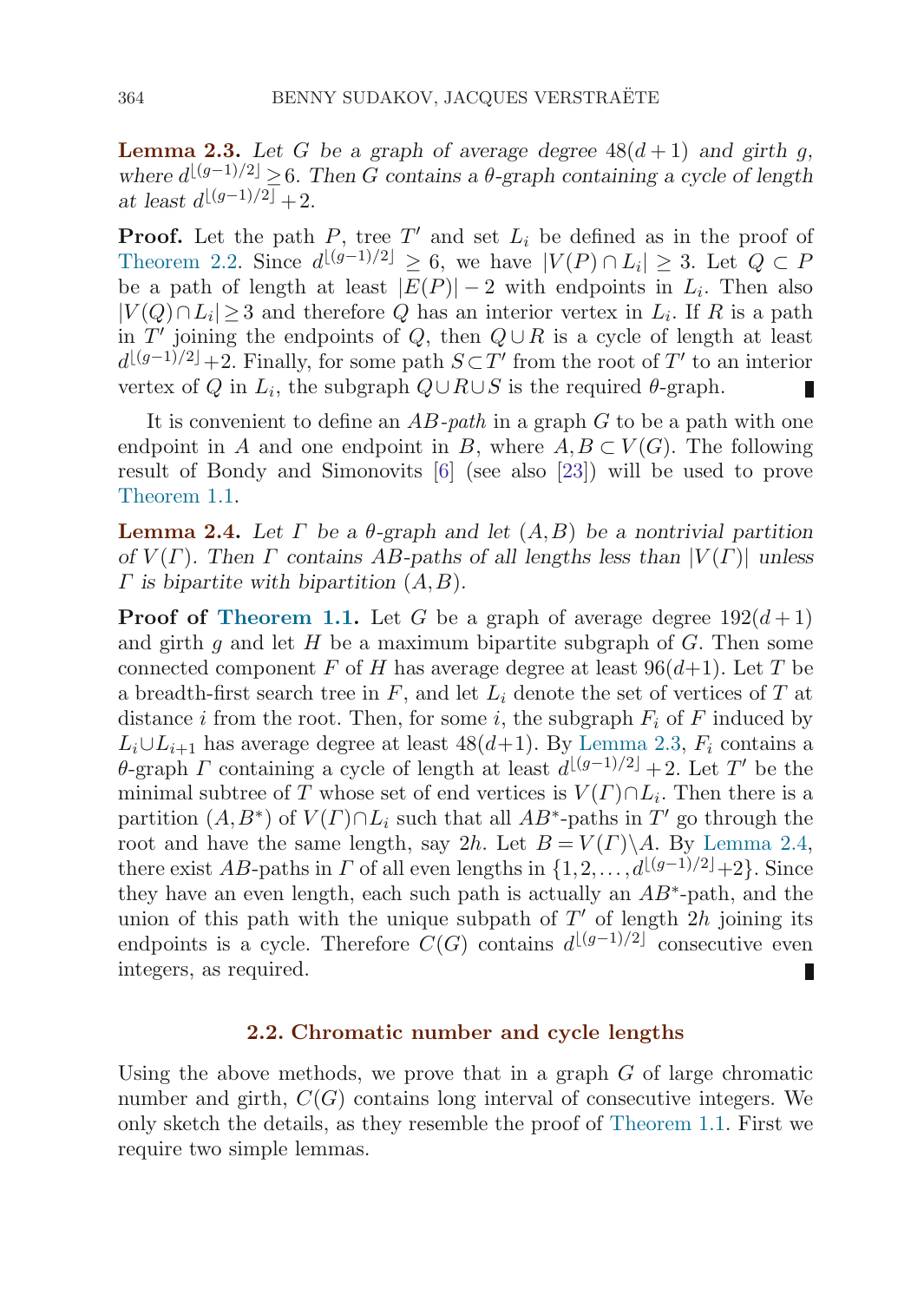<span id="page-8-0"></span>**Lemma 2.5.** Let H be a minimal d-chromatic graph, where  $d \geq 3$ . Then *for any distinct vertices*  $u, v \in V(H)$ *, there is a uv-path of odd length in* H *and a* uv*-path of even length in* H*.*

**Proof.** Since H is minimal d-chromatic, and  $d > 3$ , H has no cut-vertex. Fix  $u, v \in V(H)$ , and an odd cycle  $C \subset H$ . By Menger's Theorem, there exist two vertex-disjoint paths P,Q starting at u,v and ending at vertices  $w, x \in V(C)$ , respectively. Since C is an odd cycle,  $C = R \cup S$  where R and S are internally disjoint wx-paths whose lengths have different parity. It follows that  $P \cup Q \cup R$  and  $P \cup Q \cup S$  are uv-paths whose lengths have different parity. ■

A  $\theta$ -graph is odd if it is non-bipartite.

**Lemma 2.6.** Let H be a minimal d-chromatic graph, where  $d \geq 3$ . Then *for any even cycle*  $C \subset H$ *, there is an odd*  $\theta$ -graph in H containing C.

**Proof.** For  $u, v \in V(C)$ , let  $d(u, v)$  be the distance from u to v on C. By Lemma 2.5, for any  $u, v \in V(C)$  we can find a path P such that  $|E(P)| \neq$  $d(u,v)$  (mod 2). Let  $P=(u_0,u_1,\ldots,u_r)$  be the shortest path with  $u_0,u_r\in$  $V(C)$  and  $|E(P)| \neq d(u_0, u_r)$  (mod 2). Let  $Q \subset P$  be the path  $(u_0, u_1, \ldots, u_s)$ with  $u_s \in V(C)$  and  $u_i \notin V(C)$  for  $i < s$ . If  $|E(Q)| = d(u_0, u_s)$  (mod 2), then  $R = P - \{u_i : i < s\}$  is a  $u_s u_r$ -path with  $|E(R)| \neq d(u_{s-1}, u_r)$  (mod 2), contradicting the choice of P. So  $|E(Q)| \neq d(u_0, u_s)$  (mod 2), and  $C \cup Q$  is an odd  $\theta$ -graph.

We now prove our main result concerning the number of odd cycle lengths for graphs of large chromatic number and girth:

**Theorem 2.7.** *Let* G *be a graph of chromatic number* d *and girth* g*. Then*  $C(G)$  contains  $\Omega(d^{\lfloor (g-1)/2 \rfloor})$  consecutive integers.

**Proof.** Take a breadth first search tree T in a component of G of chromatic number  $d$ , and let  $L_i$  denote the set of vertices at distance i from the root of T. Then, for some i, the subgraph F spanned by  $L_i$  has chromatic number at least  $\frac{1}{2}d$ . Let H be a minimal  $\frac{1}{2}d$ -chromatic subgraph of  $G[L_i]$ . By [Lemma 2.3](#page-7-0), assuming d is large, H contains a  $\theta$ -graph containing a cycle C of length  $\Omega(d^{\lfloor (g-1)/2 \rfloor})$ . By Lemma 2.6, we can ensure that this  $\theta$ -graph is an odd  $\theta$ -graph containing C, which we denote by  $\Gamma$ . If  $T'$  is a minimal subtree of T whose set of end vertices is  $V(\Gamma)$ , then T' branches at the root of T', and this gives a partition  $(A, B)$  of  $V(\Gamma)$  as in the proof of [Theorem 1.1](#page-2-0). By [Lemma 2.4](#page-7-0), there are AB-paths of all lengths less than  $|V(\Gamma)|$ , and these paths together with subpaths of  $T'$  give the required cycle lengths.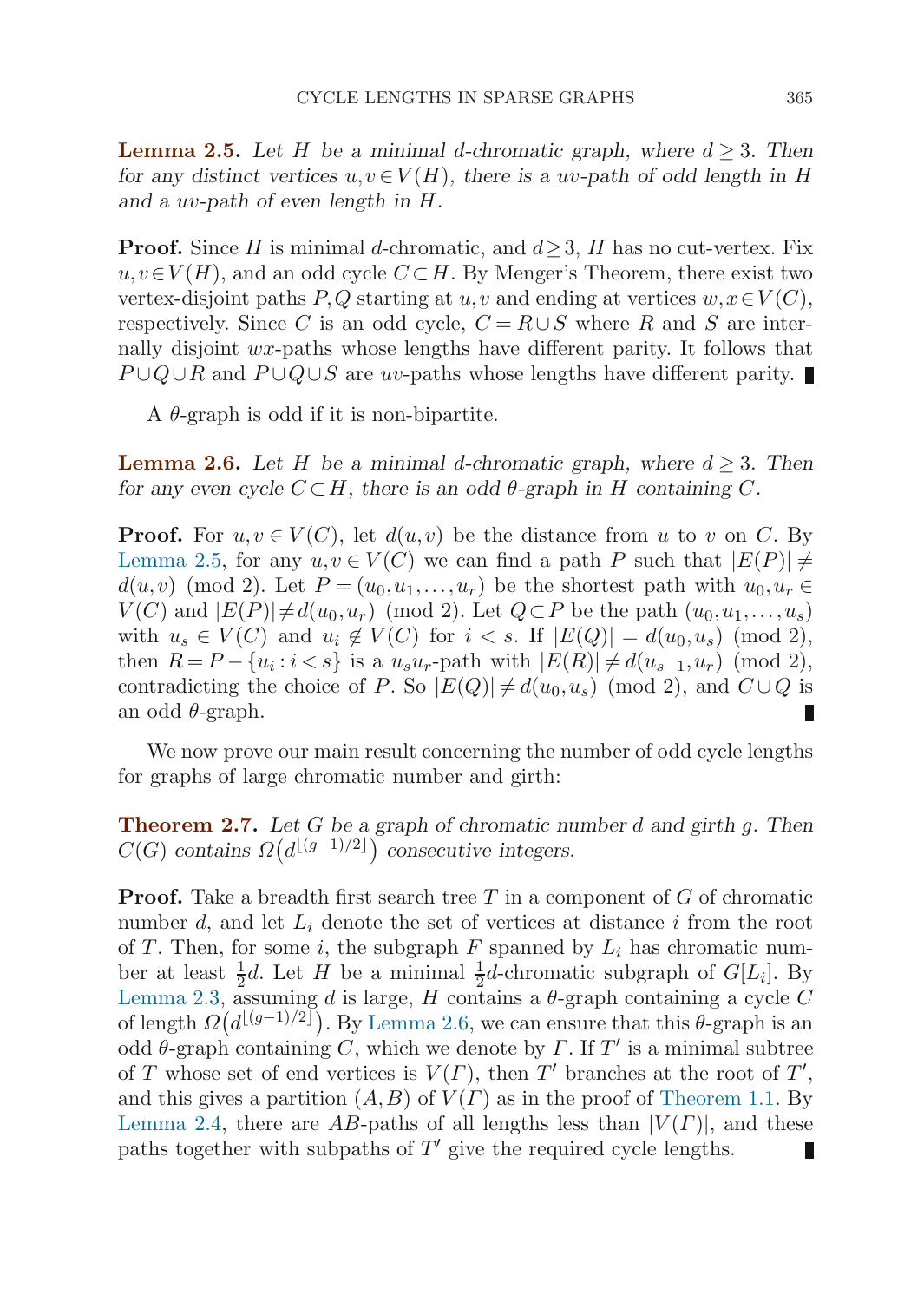#### **3. Cycles in** *H***-free graphs**

<span id="page-9-0"></span>To prove [Theorems 1.2](#page-3-0) [and 1.3](#page-4-0), we will use the following lemma, which sum-marizes the ideas of [Section 2](#page-5-0). Recall that a property of graphs is *monotone* if it is closed under taking subgraphs. The *radius* of graph  $G$  is the smallest integer r for which there is a vertex  $v$  in  $G$  such that the distance from any other vertex of  $G$  to  $v$  is at most  $r$ .

**Lemma 3.1.** *Let* P *be a monotone property of graphs, and suppose that for every graph*  $G \in \mathcal{P}$  *with minimum degree d, and every set*  $X \subset V(G)$  *of* size at most  $f(d)$ ,

$$
|\partial X| > 2|X|.
$$

*Then every*  $G \in \mathcal{P}$  *of average degree at least* 16*d contains cycles of* 3 $f(d)$ *consecutive even lengths, the shortest having length at most twice the largest radius of any component of* G*.*

**Proof.** Let  $G'$  be a maximum bipartite subgraph of  $G$ , and let  $T$  be a breadth-first search tree in a connected component  $F$  of  $G'$  of average degree at least 8d. If  $L_i$  is the set of vertices at distance i from the root of T in F, then for some i, the subgraph  $F^*$  of F induced by  $L_i \cup L_{i+1}$  has average degree at least 4d. Let  $T^*$  be a breadth first search tree in a connected component of  $F^*$  of average degree at least 4d. If  $L_j^*$  is the set of vertices at distance j from the root of  $T^*$  in  $F^*$ , then for some j, the subgraph  $F_j^*$  of  $F^*$ induced by  $L_j^* \cup L_{j+1}^*$  has average degree at least 2d. Now let  $\varGamma$  be a subgraph of  $F_j^*$  with minimum degree at least d. Since  $\mathcal P$  is monotone property and  $G \in \mathcal{P}$  we have that also  $\Gamma \in \mathcal{P}$ . Therefore,  $|\partial X| > 2|X|$  for every subset  $X\subset V(\Gamma)$  of size at most  $f(d)$ . By Pósa's Lemma, there is a path  $P\subset \Gamma$  of length 3 $f(d)$ . If T' is a minimal subtree of T<sup>\*</sup> whose set of end vertices is  $V(P) \cap L_j^*$ , then as in [Lemma 2.3](#page-7-0),  $P \cup T'$  contains a  $\theta$ -graph, J, containing a cycle of length  $3f(d)+2$ . Let T'' be the minimal subtree of T whose set of end vertices is  $V(J)$ . Applying [Lemma 2.4](#page-7-0) as in the proof of [Theorem 1.1](#page-2-0), we see that  $J \cup T''$  contains cycles of  $3f(d)$  consecutive even lengths in G. Since the shortest cycle has length at most  $2i+2$ , the proof is complete.

In what follows, we denote by  $ex(n,H)$  the Turán number of graph H, which is the maximum number of edges in an  $H$ -free graph on  $n$  vertices. To obtain expansion in  $H$ -free graphs, where  $H$  is bipartite, we show that it is enough to find upper bounds for  $ex(n,H)$ .

**Lemma 3.2.** Let  $a > 0$ ,  $\frac{1}{2} < b < 1$  be reals such that for any positive inte*ger n*,  $ex(n,H) \leq an^{2b}$ . Then, for any *H*-free graph *G* of minimum degree *at least* 18*ad*, and any subset X of vertices of G of size at most  $d^{1/(2b-1)}$ ,  $|\partial X|>2|X|$ *.*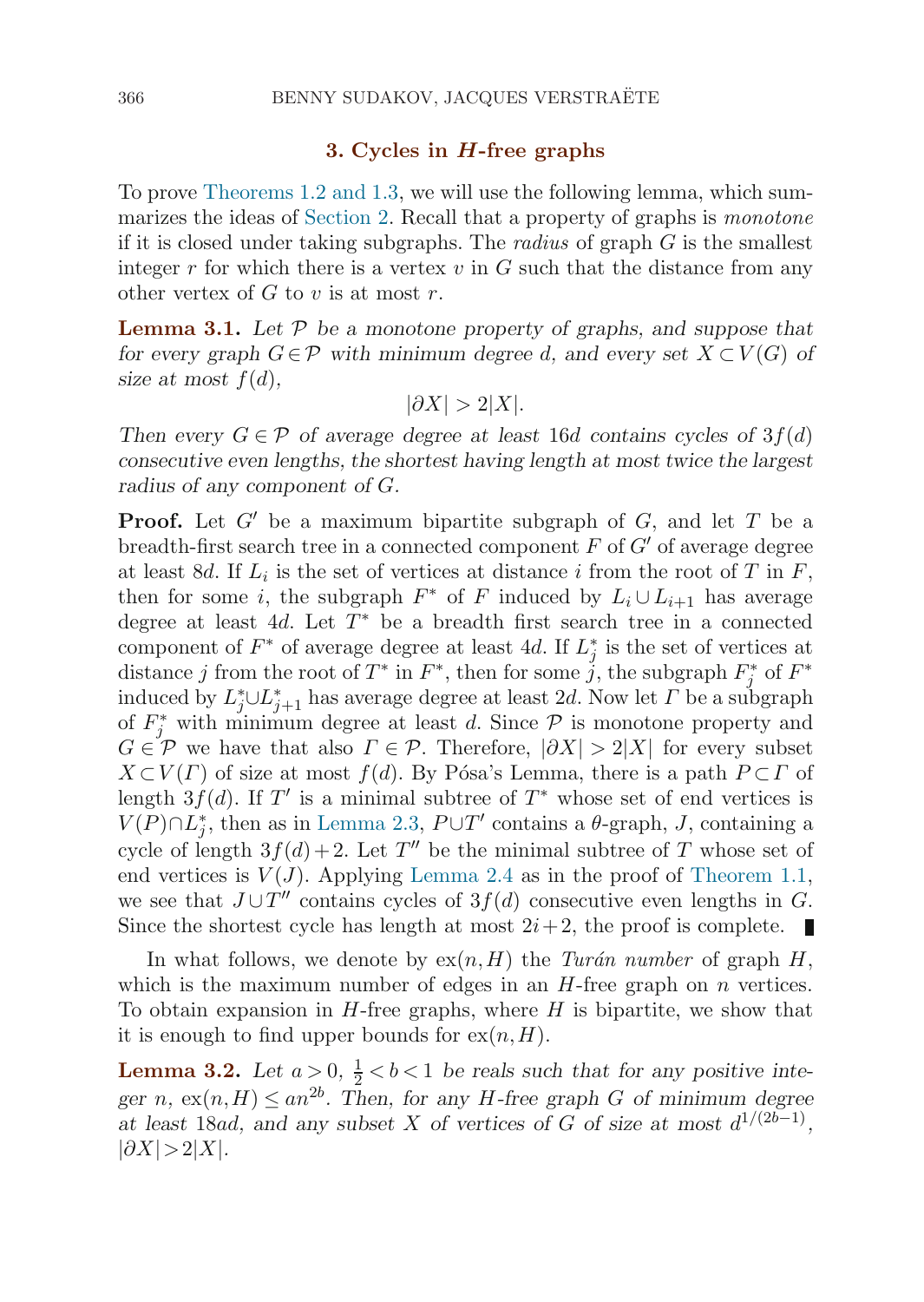<span id="page-10-0"></span>**Proof.** Suppose that X is a subset of G of size m such that  $|\partial X| \leq 2|X|$ . Let  $G_Y$  be the subgraph of G induced by  $Y = X \cup \partial X$ . Then  $|Y| \leq 3m$  and  $e(G_Y) \geq 9ad|X| = 9adm$ . On the other hand, since  $G_Y$  is H-free we have that

$$
9adm \le e(G_Y) \le ex(|Y|, H) \le a|Y|^{2b} \le a(3m)^{2b} < 9am^{2b}.
$$

Therefore  $m^{2b-1} > d$ , which proves the lemma.

**Proof of [Theorem 1.2](#page-3-0).** By the well known result of Kővári, T. Sós and Turán [\[17](#page-14-0)], for every bipartite graph H there are two constants  $t > 1$  and c depending only H such that

$$
\operatorname{ex}(n, H) \le c n^{2-1/t}.
$$

By [Lemma 3.2](#page-9-0), with  $a=c$  and  $b=1-1/2t$ , every H-free graph F of minimum degree at least 18cd has the property that for every  $X \subset V(F)$  of size at most  $f(d) = d^{t/(t-1)}$ ,  $|\partial X| > 2|X|$ . By [Lemma 3.1,](#page-9-0) with P equal to the set of all H-free graphs, we deduce that every  $G \in \mathcal{P}$  of average degree 288cd contains  $3f(d)$  cycles of consecutive even lengths, proving the theorem. For the particular case when  $H$  is r-half-bounded, Alon, Krivelevich and Sudakov [\[1\]](#page-13-0) showed that

$$
\mathrm{ex}(n, H) = O\big(n^{2 - \frac{1}{r}}\big),
$$

so the proof above applies with  $b=1-1/(2r)$  and gives  $\Omega(d^{r/(r-1)})$  cycles of consecutive even lengths. Finally, if  $H = C_{2k}$ , then Corollary 9 in [\[23\]](#page-14-0) shows

$$
\mathrm{ex}(n, H) = 8kn^{1 + \frac{1}{k}},
$$

so we can apply the above proof with  $b = \frac{1}{2} + \frac{1}{2k}$  to conclude that for every  $C_{2k}$ -free graph G,  $C(G)$  contains  $\Omega(d^k)$  consecutive even integers.

### **4. Arithmetic structure of**  $C(G)$

Fix  $\pi < \sigma$ , and let  $\mathcal{P}_i$ ,  $i \geq 1$  denote the monotone property of graphs containing no cycle of length  $\sigma(j)$  for all  $\sigma(j) \leq \pi(i)$ , and recall  $\Delta(i)$  =  $\max{\{\sigma(j)-\sigma(j-1):\sigma(j)\leq \pi(i)\}}$ . To prove [Theorem 1.3,](#page-4-0) we first prove the following claim.

**Claim 4.1.** *Let*  $(a_i)_{i>1}$  *be positive real numbers such that*  $a_1 = 4\pi(1)$  *and, for all*  $i \geq 2$ *,* 

$$
\pi(i-1)\log\frac{a_i}{288a_{i-1}} \ge 2\log\Delta(i).
$$

*Then, for every n-vertex graph*  $G \in \mathcal{P}_i$ ,

$$
e(G) \le a_i n^{1 + \frac{2}{\pi(i)}}.
$$

п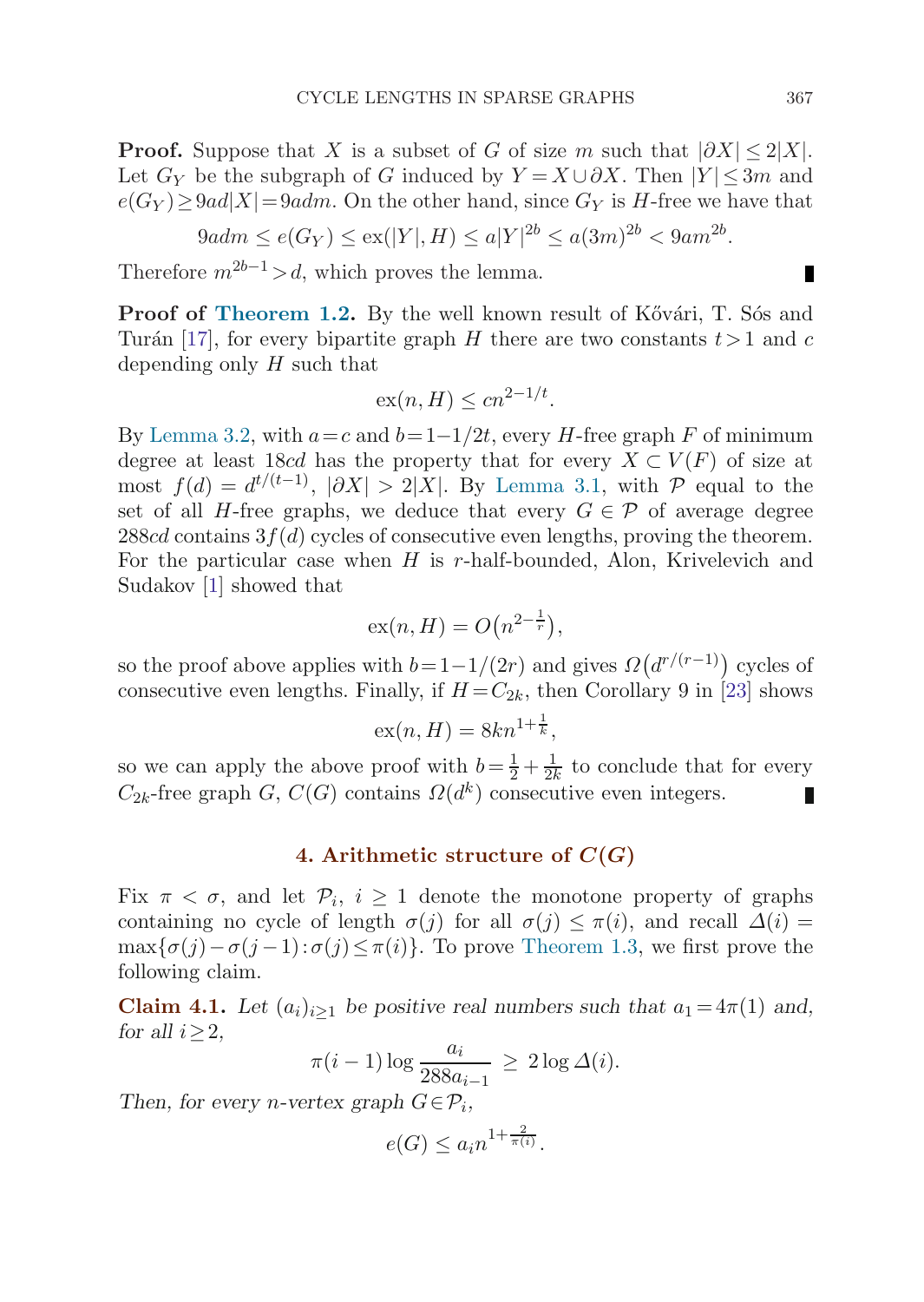**Proof.** We proceed by induction on i. For  $i=1$ , Corollary 9 in [[23](#page-14-0)] gives

$$
e(G) \le 4\pi(1)n^{1+\frac{2}{\pi(1)}},
$$

and this proves the claim for  $i = 1$ . Suppose we have proved the claim for  $j \lt i$ , and let  $G \in \mathcal{P}_i$  be an *n*-vertex graph with  $e(G) > a_i n^{1+2/\pi(i)}$ , where  $a_i$ satisfies the bounds in the claim. By the induction hypothesis we have that every m-vertex graph in  $\mathcal{P}_{i-1}$  has at most  $a_{i-1}m^{1+2/\pi(i-1)}$  edges. Therefore by [Lemma 3.2](#page-9-0), we have that for any graph  $F \in \mathcal{P}_{i-1}$  with minimum degree d every subset  $X\subset V(F)$  of size at most

$$
f(d) = \left(\frac{d}{18a_{i-1}}\right)^{\frac{1}{2}\pi(i-1)}
$$

has  $|\partial X|>2|X|$ .

Since G has n vertices and  $e(G) \ge a_i n^{1+2/\pi(i)}$ , by Lemma 6 in [[23](#page-14-0)], there is a subgraph  $\Gamma$  of G of average degree at least  $a_i$  and radius at most  $\frac{1}{2}\pi(i)$ . Note that  $\Gamma$  has property  $\mathcal{P}_i$  and thus has also property  $\mathcal{P}_{i-1}$ . By [Lemma 3.1](#page-9-0),  $\Gamma$  contains cycles of at least  $3f(\frac{a_i}{16})$  consecutive even lengths, the shortest of which has length at most  $\pi(i)$ . Since  $\Gamma \in \mathcal{P}_i$ , there must be less than  $\Delta(i)$  of these consecutive even lengths, otherwise  $\Gamma$  contains a cycle of length  $\sigma(i)$ for some  $j \leq \pi(i)$ . Therefore

$$
\left(\frac{a_i}{288a_{i-1}}\right)^{\frac{\pi(i-1)}{2}} = f\left(\frac{a_i}{16}\right) < 3f\left(\frac{a_i}{16}\right) < \Delta(i)
$$

which contradicts the bounds on  $a_i$  in the claim.

**Proof of [Theorem 1.3.](#page-4-0)** Recall that  $\pi(0)=1$ ,  $\Delta(1)=\pi(1)$  and let

$$
a_r = 4\pi (1)(288)^{r-1} \prod_{i=2}^r \exp\left(\frac{2\log \Delta(i)}{\pi(i-1)}\right) < \frac{1}{2} \exp\left(6r + \sum_{i=1}^r \frac{2\log \Delta(i)}{\pi(i-1)}\right).
$$

Since  $a_r$  satisfies the condition of the [Claim 4.1](#page-10-0), we have that the estimate on the number of edges of  $G$  from this claim is valid for any  $r$ . Therefore the average degree of  $G$  is at most

$$
\inf_{r\geq 1} 2a_r n^{2/\pi(r)} \leq \inf_{r\geq 1} \exp\left(6r + \sum_{i=1}^r \frac{2\log \Delta(i)}{\pi(i-1)} + \frac{2\log n}{\pi(r)}\right).
$$

This bound is valid for any  $\pi < \sigma$ , so this completes the proof of [Theo](#page-4-0)re[m 1.3](#page-4-0).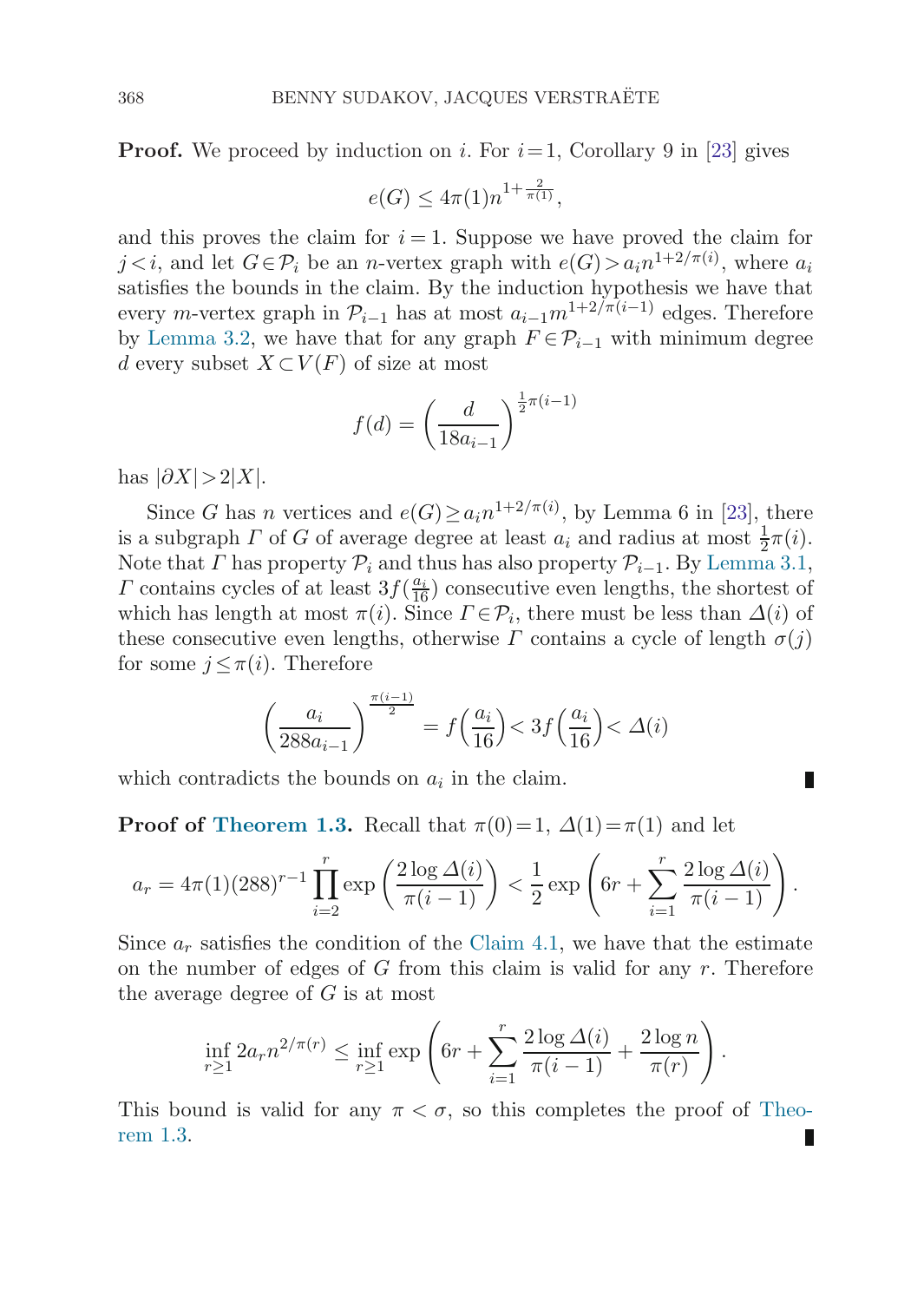**Proof of [Corollary 1.4.](#page-4-0)** Since  $\sigma$  is exponentially bounded,  $\sigma(i) \leq C\sigma(i-1)$ for all  $i \geq 2$ . Let  $r = \log^* n$  and let  $\pi < \sigma$  be chosen so that  $2^{\pi(i-1)} \leq \pi(i) \leq$  $(2C)^{\pi(i-1)}$  for all  $i \geq 2$ . Note that  $\pi(r) \geq n$ . Then, since  $\Delta(i) \leq \pi(i)$ , the upper bound in [Theorem 1.3](#page-4-0) is

$$
\exp\left(6r + \sum_{i=1}^r \frac{2\log \pi(i)}{\pi(i-1)} + \frac{2\log n}{n}\right) \le \exp(6r + 2r\log(2C) + 2) = e^{O(\log^* n)}.
$$

This proves [Corollary 1.4](#page-4-0).

In conclusion, we show that the bound in [Theorem 1.3](#page-4-0) cannot be improved in general.

**Construction.** We construct a sequence of graphs  $G_1, G_2, G_3, \ldots$  such that  $|V(G_k)|=n_k-2$ ,  $G_k$  is  $(\alpha_k+1)$ -regular, and  $G_k$  has girth larger than  $n_{k-1}$ , where  $n_k$  is even for all k and  $n_0 := 2$ . By known probabilistic and explicit constructions of small graphs of large girth (see, e.g., [[19\]](#page-14-0) and [[20\]](#page-14-0)), we may take  $\log n_k = n_{k-1} \log \alpha_k$ . Now let  $\sigma$  be defined by  $\sigma(i) = n_i$ . Since  $G_i$  has girth larger than  $n_{i-1}$  and  $G_i$  has order less than  $n_i$ , none of the graphs  $G_i$ have a  $\sigma$ -cycle. We choose  $\alpha_i$  so that

$$
\alpha_i \geq 2^{2^{2^i}}.
$$

If we take  $\pi = \sigma$  in [Theorem 1.3](#page-4-0), and  $r = i$ , then we have  $\Delta(i) \sim n_i$  as  $i \to \infty$ , and also

$$
\frac{\log \alpha_i}{\sum_{j
$$

Also, as  $j \rightarrow \infty$ ,

$$
\frac{2\log\Delta(j)}{\pi(j-1)} \sim \frac{2\log n_j}{n_{j-1}} = 2\log\alpha_j,
$$

and the upper bound on the average degree of  $G_i$  from [Theorem 1.3](#page-4-0) is:

$$
\exp\left(6i + \sum_{j=1}^{i} \frac{2\log \Delta(j)}{\pi(j-1)} + \frac{2\log n_i}{\pi(i)}\right) = \alpha_i^{2+o(1)}.
$$

Since  $G_i$  has average degree  $\alpha_i+1$ , the bound given by [Theorem 1.3](#page-4-0) is tight up to the constant factor in the exponent.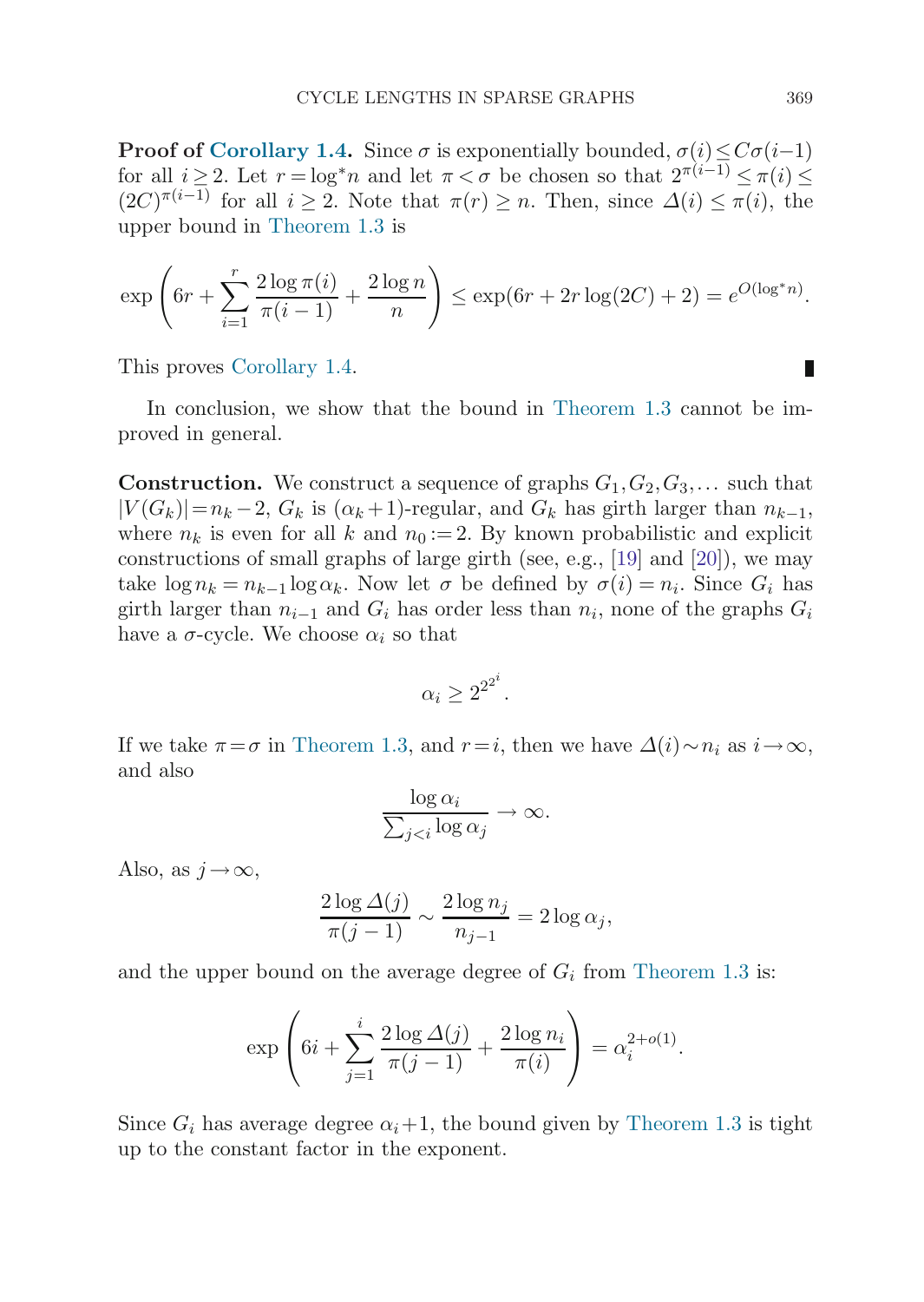## **5. Concluding Remarks**

<span id="page-13-0"></span>• **Even cycles.** It would be interesting to determine if there is an infinite increasing exponentially bounded sequence  $\sigma$  for which there are graphs of arbitrarily large average degree containing no  $\sigma$ -cycles. Erdős [[10\]](#page-14-0) states that this is probably true when  $\sigma$  is the sequence of powers of two, although no example of a graph of minimum degree three with no cycle of length a power of two is known. The construction in [Section 4](#page-10-0) shows that if we take a sequence  $\sigma$  of positive integers defined by  $\log \sigma(i) = 2^{2^i} \sigma(i-1)$ , for  $i \ge 1$ , then there are graphs of arbitrarily large average degree with no  $\sigma$ -cycles.

• Odd cycles. Erdős [[10\]](#page-14-0) posed analogous questions for odd cycles in graphs of large chromatic number, for example, does every graph of infinite chromatic number contain a cycle of length equal to an odd integer square? By repeating a similar construction to that given in [Section 4,](#page-10-0) it is possible to show that there are (very fast-growing) infinite increasing sequences of odd integers  $\sigma$  and graphs of infinite chromatic number containing no  $\sigma$ -cycle. On the other hand, we ask the following concrete question: does every graph of chromatic number at least four contain a cycle of length one more than a power of two? This seems to be a natural generalization of the Erdős–Gyárfás [\[9\]](#page-14-0) conjecture.

• **Chromatic number and cycle lengths.** It seems that the result of [The](#page-8-0)or[em 2.7](#page-8-0) can be further improved. In particular in  $[8]$  $[8]$  $[8]$ , Erdős asked whether for every  $\epsilon > 0$  and sufficiently large d, every triangle free graph of chromatic number d contains at least  $\Omega(d^{2-\epsilon})$  cycles of different lengths. More generally one can ask if every graph of girth at least  $2t$  and chromatic number d contains at least  $\Omega(d^{t-\epsilon})$  cycles of different length. We believe that the techniques which were developed in this paper may be useful to attack these problems.

**Acknowledgment.** The authors would like to thank the referee for careful reading of this manuscript.

## **References**

- [1] N. ALON, M. KRIVELEVICH and B. SUDAKOV: Turán numbers of bipartite graphs and related Ramsey-type questions, Combinatorics, Probability and Computing **12** (2003), 477–494.
- [2] N. ALON, L. RÓNYAI and T. SZABÓ: Norm-graphs: variations and applications, J. Combinatorial Theory Ser. B **76** (1999), 280–290.
- [3] B. BOLLOBÁS: Cycles modulo k, Bull. London Math. Soc. **9** (1977), 97–98.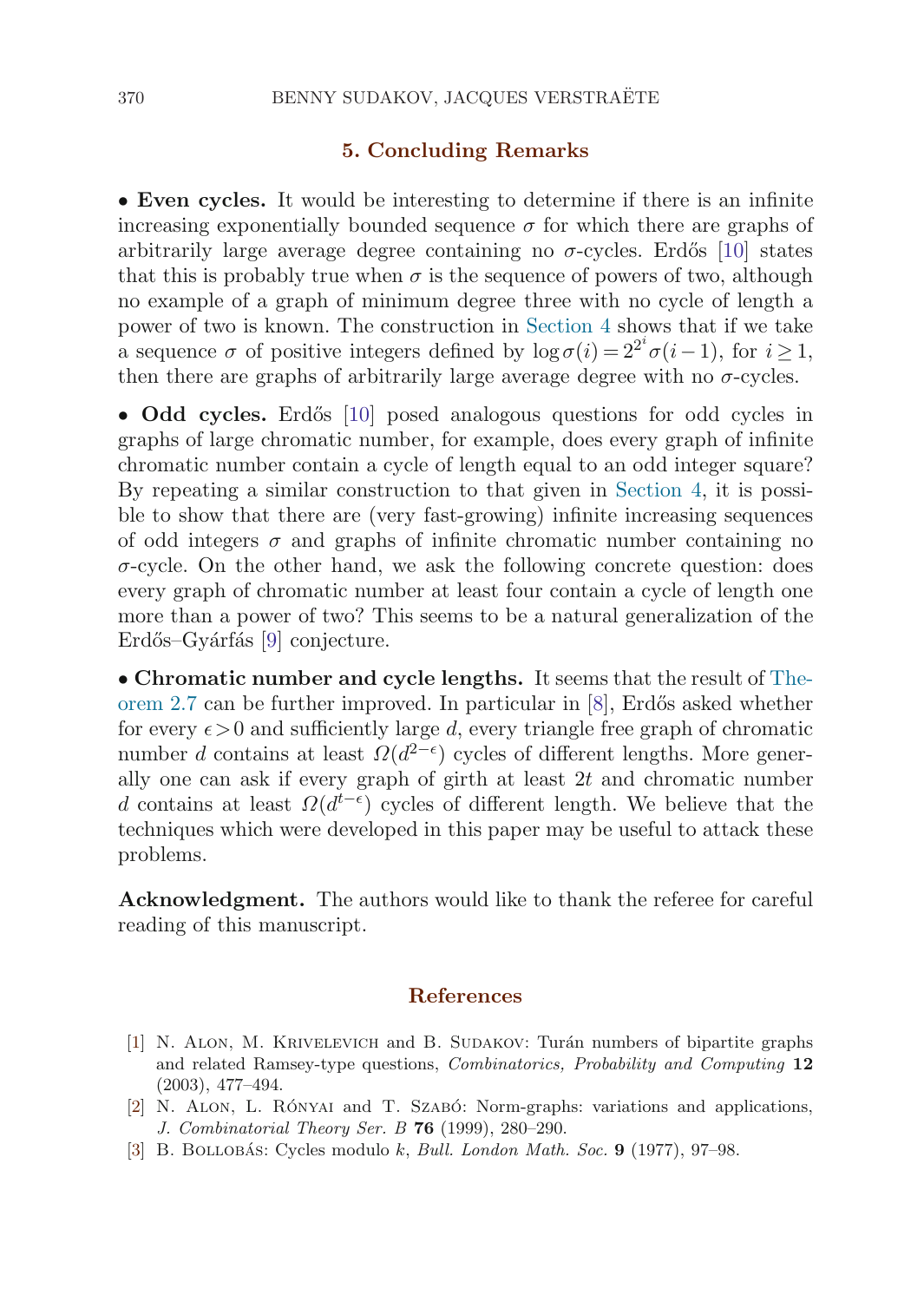- <span id="page-14-0"></span>[4] B. BOLLOBAS and A. THOMASON: Weakly pancyclic graphs, J. Combinatorial Theory Ser. B **77** (1999), 121–137.
- [5] A. Bondy: Pancyclic graphs I, *J. Combinatorial Theory Ser. B* **11** (1971), 80–84.
- [6] A. BONDY and M. SIMONOVITS: Cycles of even length in graphs, J. Combinatorial Theory Ser. B **16** (1974), 97–105.
- [7] M. N. Ellingham and D. K. Menser: Girth, minimum degree, and circumference; J. Graph Theory **34(3)** (2000), 221–233.
- [8] P. ERDŐS: Some of my favourite problems in various branches of combinatorics, Matematiche (Catania) **47** (1992), 231–240.
- [9] P. ERDOS: Some of my favorite solved and unsolved problems in graph theory,  $Quaes$ tiones Math. **16** (1993), 333–350.
- [10] P. ERDOS: Some old and new problems in various branches of combinatorics, in: Graphs and combinatorics, (Marseille, 1995); also: Discrete Mathematics **165– 166(15)** (1997), 227–231.
- [11] P. ERDŐS, R. FAUDREE, C. ROUSSEAU and R. SCHELP: The number of cycle lengths in graphs of given minimum degree and girth, Discrete Mathematics **200** (1999), 55–60.
- [12] G. Fan: Distribution of cycle lengths in graphs, J. Combinatorial Theory Ser. B **84** (2002), 187–202.
- [13] R. GOULD, P. HAXELL and A. SCOTT: A note on cycle lengths in graphs, *Graphs* and Combinatorics **18** (2002), 491–498.
- [14] A. Gyá $R$ Fás: Graphs with k odd cycle lengths, *Discrete Mathematics* **103** (1992), 41–48.
- [15] A. GYÁRFÁS, J. KOMLÓS and E. SZEMERÉDI: On the distribution of cycle lengths in graphs, J. Graph Theory **8** (1984), 441–462.
- [16] J. KOLLÁR, L. RÓNYAI and T. SZABÓ: Norm-graphs and bipartite Turán numbers, Combinatorica **16(3)** (1996), 399–406.
- [17] T. KővÁRI, V. T. Sós and P. TURÁN: On a problem of K. Zarankiewicz, Colloquium Math. **3** (1954), 50–57.
- [18] L. Lovász: *Combinatorial Problems and Exercises*, 2<sup>nd</sup> Ed., North-Holland, Amsterdam, 1993.
- [19] A. Lubotzky, R. Phillips and P. Sarnak: Ramanujan Graphs, Combinatorica **8(3)** (1988), 261–277.
- [20] G. Margulis: Explicit group-theoretic constructions of combinatorial schemes and their applications in the construction of expanders and concentrators, Problems Inform. Transmission **24** (1988), 39–46.
- [21] O. Ore: On a graph theorem by Dirac, J. Combinatorial Theory **2** (1967), 383–392.
- [22] L. Pósa: Hamiltonian circuits in random graphs, *Discrete Mathematics* 14 (1976), 359–364.
- [23] J. VERSTRAËTE: On arithmetic progressions of cycle lengths in graphs, *Combinatorics* Probability and Computing **9** (2000), 369–373.
- [24] C. Q. Zhang: Circumference and girth, J. Graph Theory **13(4)** (1989), 485–490.
- [25] B. Z. Zhao: The circumference and girth of a simple graph (Chinese), J. Northeast Univ. Tech. **13(3)** (1992), 294–296.